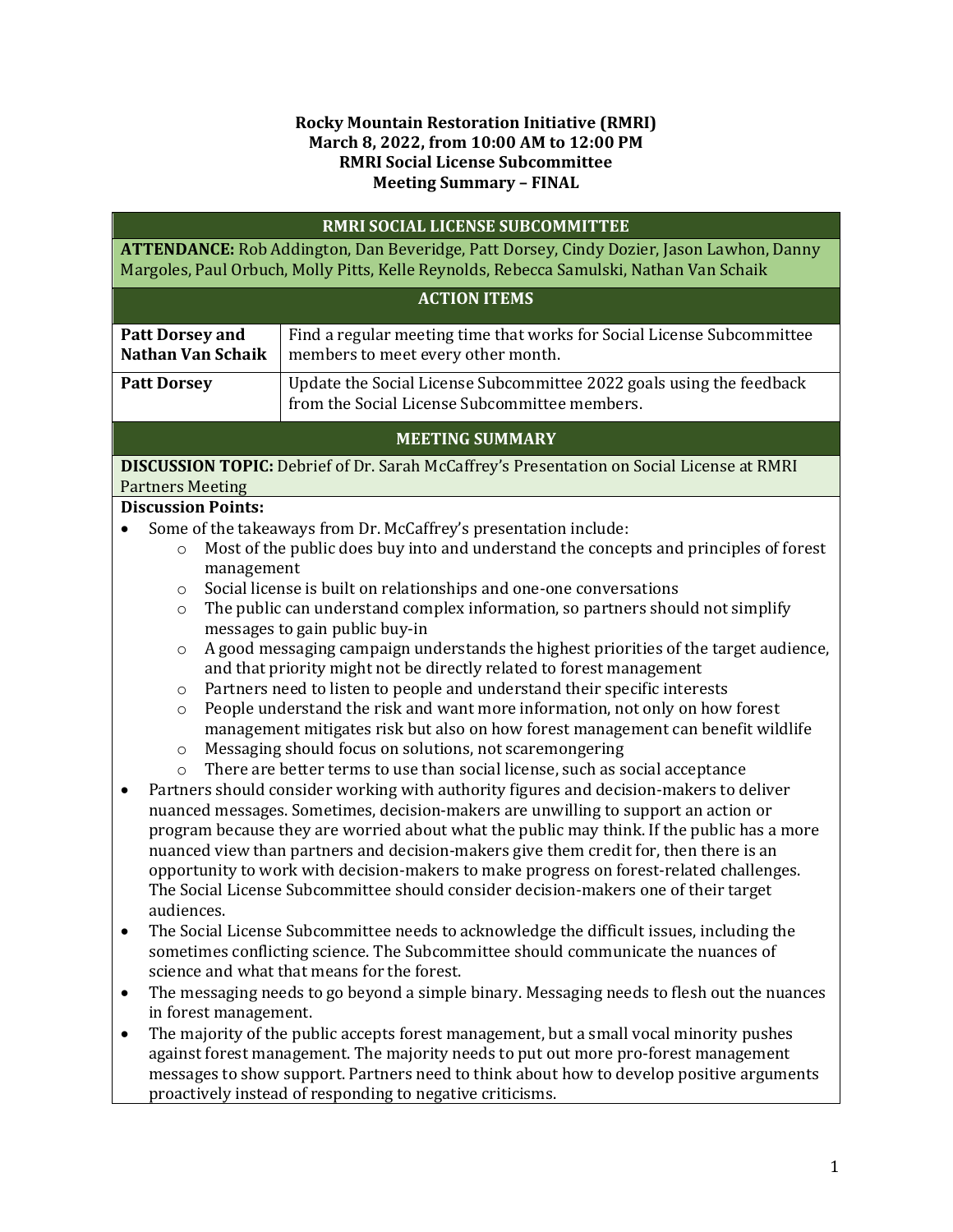• The Social License Subcommittee needs to consider the tone, framing, and audience when generating messages. Having your partners tell your story rather than you can be helpful.

**DISCUSSION TOPIC:** Communications Subcommittee Update by Nathan Van Schaik, US Forest Service (USFS)

### **Discussion Points:**

- The Communications Subcommittee is looking for people who are experts and a touchpoint for their organization to help develop stories to share through RMRI channels. The goal of storytelling is to amplify partner efforts.
- The Communications Subcommittee wants to increase its reach by 100% in 2022. The way to increase the reach of RMRI is to develop good content.
- Nathan Van Schaik and Kate McIntire, National Wild Turkey Federation (NWTF), are developing a communications work plan. The Communications Subcommittee will plan to meet every other month. They plan on bringing in speakers and subject matter experts to help improve the Communications Subcommittee's efforts to reach a larger audience.
- The goals of the Communications Subcommittee are to tell the broader story and support partners at the landscape level. The Communications Subcommittee plans to keep releasing monthly updates and The Source to share stories. They want The Source to be functional and strategic and something that landscape partners can use to send to decision-makers and the public.
- The Communications Subcommittee needs both more information and capacity to elevate stories. The Communications Subcommittee needs to develop the channels to pull information in and push information out. It is easier to push information out than pull it in.
- A column in The Source should be dedicated to a community ambassador or leader, like a county official. This column could help build the cabinet of elected leaders.

# **DISCUSSION TOPIC:** Social License Subcommittee Work Plan and 2022 Goals

#### **Discussion Points:**

- The Social License Subcommittee does not need to meet monthly. The Subcommittee should aim to meet every one and a half to two months. Patt Dorsey and Nathan Van Schaik will find a regular meeting time that works for Social License Subcommittee members to meet every other month.
- Before the meeting, Patt Dorsey reviewed past meeting summaries to develop draft goals for review by the Social License Subcommittee. The goals are:
	- $\circ$  (LANDSCAPES FOCUS) Coordinate with each of the three RMRI priority landscapes quarterly regarding subcommittee support that will help decrease barriers to, and increase the pace and scale of forest restoration work.
	- o (PARTNERS FOCUS) Provide reliable, accurate information to RMRI partners so that they feel more prepared to facilitate better stakeholder involvement and generate local support for forest restoration activities.
	- $\circ$  (EXTERNAL FOCUS) Work with the Outdoor Recreation Industry Office, priority landscapes, and other RMRI partners to develop a strategy to identify the landscape needs, audiences, and outreach to recreation communities regarding forest restoration activities by September 30, 2022.
- Accomplishing all three goals may not be doable in 2022, so the Social License Subcommittee should consider choosing one or two goals for 2022.
- In the partner-focused goal, it is unclear what "generating local support for forest restoration activities" looks like. An alternative phrase could be that partners "provide reliable, accurate information… to generate approaches that incorporate local values, interests, and needs."